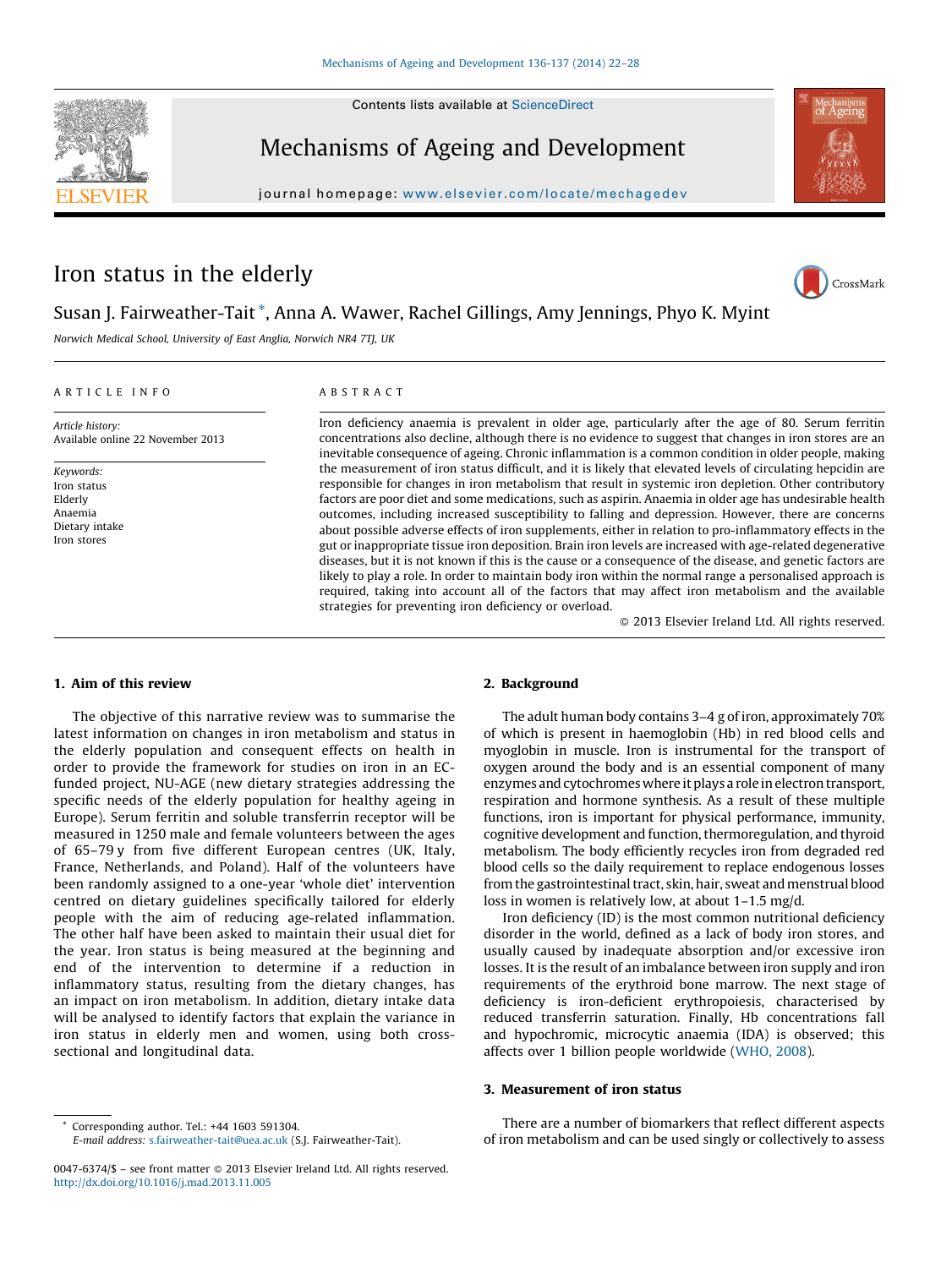body iron status. An in-depth review of biomarkers of iron status is available on the Biomarkers of Nutrition for Development (BOND) website [\(www.nichd.nih.gov/global\\_nutrition/programs/bond](http://www.nichd.nih.gov/global_nutrition/programs/bond)).

- 1. Bone marrow grading is the gold standard method of assessing iron deficiency but is highly invasive so rarely used.
- 2. Serum iron concentration and transferrin saturation indicate the adequacy of the iron supply to developing red blood cells. Serum iron is less reliable as it is subject to diurnal rhythms and increases after the ingestion of iron-containing foods. A transferrin saturation of <15% generally indicates iron deficiency.
- 3. Zinc protoporphyrin (ZPP). When there is an inadequate supply of iron, zinc is incorporated into the protoporphyrin ring of the haem structure. An elevated ZPP is characteristic of iron deficient erythropoiesis.
- 4. Soluble serum/plasma transferrin receptor (sTfR). This binds diferric transferrin (Tf) on the cell surface. The main source of serum sTfR is bone marrow erythroid precursors ([Flowers et al.,](#page-5-0) [1989\)](#page-5-0). When intracellular iron supply is reduced, cell surface TfR1 expression is up-regulated in order to acquire more iron, and it is down-regulated when there is sufficient iron. An elevated sTfR is a marker of tissue ID and increased bone marrow erythropoietic activity. The sTfR concentration increases in parallel with the severity of iron depletion and treatment of individuals with IDA results in a progressive fall in sTfR values [\(Skikne et al., 1990](#page-6-0)).
- 5. Serum/plasma ferritin concentration correlates closely with body iron stores, and values of  $\langle 12 \mu g/L \rangle$  indicate absence of liver iron stores. However it is an acute phase protein and is elevated in people with infection or inflammation (see below). In order to identify raised ferritin values that do not accurately reflect body iron stores, C-reactive protein (CRP) or alpha-acidglycoprotein (AGP) are determined and if these are above the normal cut-off, ferritin concentration is not used as a biomarker of iron status.
- 6. Body iron [\(Cook et al., 2003](#page-5-0)) is not a quantitative measure of iron in the body but is a sensitive index that is useful for monitoring changes in iron status, for example resulting from interventions. It is the ratio of serum transferrin receptor to serum ferritin concentration. It is a relatively new epidemiological technique for monitoring iron status in population groups susceptible to iron deficiency in which inflammation is uncommon or has been excluded by laboratory screening.
- 7. Hb concentration is a commonly measured biomarker but is not a specific measure of IDA as there are other causes of anaemia e.g. folate and B12 deficiency, and also the anaemia of chronic disease. It is not sensitive as the cut-off values and normal ranges vary according to sex, age, and ethnicity. Hypochromic microcytic appearance of red cells in blood film examination is used by clinician as suggestive of iron deficiency but requires a second biomarker (e.g. ferritin) to confirm the diagnosis of IDA.

## 4. Factors that affect biomarkers of status

Hb concentration has been reported to decline with advancing age, even in the absence of demonstrable disorders. In one report this was calculated to be 0.53  $g/L/y$  in men and 0.05  $g/L/y$  in women between the ages of 70 and 88 y ([Nilsson-Ehle et al., 2000\)](#page-5-0) and in another the decline was 0.1  $g/L/y$  in men and 0.09  $g/L/y$  in women between the ages of 70 and 80 y ([Milman et al., 2008\)](#page-5-0). The decline appears to increase after the age of 80, particularly in men. It has been shown that growth hormone and/or insulin-like growth factor-1 are positively and erythropoietin negatively correlated with Hb in elderly people ([Nilsson-Ehle et al., 2005\)](#page-5-0). Erythrocytes released from the bone marrow are less functional and partially damaged in aged individuals and as they are less able to protect themselves against stress this results in their early sequestration ([Gershon and Gershon, 1988](#page-5-0)).

Differences in Hb concentration and ferritin levels have been noted between ethnicities ([Patel et al., 2007\)](#page-5-0). For example, anaemia is reported to be more common amongst black American compared to white American adults. However, there is evidence that the Hb distribution curve is shifted towards lower values in blacks ([Perry et al., 1992](#page-6-0)) which has led to the debate about racespecific criteria for defining anaemia ([Beutler and Waalen, 2006\)](#page-5-0).

Cross-sectional data from the second National Health and Nutrition Examination Survey show that serum ferritin concentrations increase with age until the sixth decade of life at which time they reach a plateau ([Yip, 1994](#page-6-0)). In a cross-sectional study of 441 men and women aged 60–93 y, serum ferritin concentration was reported to be positively associated with increasing age in women ( $p = 0.0223$ ) but not in men. However, in a longitudinal study undertaken in a sub-set of 125 people there was no significant change in iron stores over the 10 y monitoring period ([Garry et al., 2000\)](#page-5-0), suggesting that changes in serum ferritin (and iron stores) are not an inevitable consequence of ageing.

Chronic inflammation, a common condition in older people, alters iron metabolism and haematopoiesis and can lead to anaemia [\(Lee, 1983\)](#page-5-0), but it is difficult to determine whether or not the cause of anaemia is insufficient iron supply because indices of iron status (notably serum iron, ferritin and transferrin) are modified by the inflammatory state. It has been observed that malnutrition, not uncommon in the elderly, can exacerbate the effect of inflammation on biomarkers of iron status. Nevertheless, it is possible to differentiate between pure iron deficiency anaemia, anaemia of chronic disease, and anaemia of chronic disease with co-existing iron deficiency using the sTfR and sTfR/log serum ferritin index ([Jain et al., 2010; Hanif et al., 2005](#page-5-0)). [Rimon et al.](#page-6-0) [\(2002\)](#page-6-0) undertook tests for anaemia in consecutive patients admitted to an acute geriatric ward who were older than 80 y. Bone marrow examination confirmed iron deficiency anaemia in 49 individuals but the routine laboratory tests identified only 8, whereas the transferrin receptor-ferritin index identified 35, demonstrating that this is a more sensitive and specific method for diagnosing iron deficiency anaemia in the elderly when bone marrow aspirates are not feasible. [Karlsson et al. \(2010\)](#page-5-0) compared bone marrow iron status with various biomarkers of iron status in 50 elderly patients. The sTfR assay correctly identified 87% of iron deficient individuals; the specificity was 74%. With ferritin cut-offs of 20  $\mu$ g/L for men and 7  $\mu$ g/L for women this biomarker was 100% specific for iron deficiency but only 35% sensitive. When a ferritin cut-off point of 40 µg/L was used, the specificity fell to 88% but the sensitivity increased to 100%. The sTfR-ferritin index with a cut-off point of 3.0 gave a sensitivity of 100% and specificity of 43%.

Acute inflammation is another condition that affects iron metabolism. [Cunietti et al. \(2004\)](#page-5-0) monitored changes in biomarkers through an acute inflammation episode identified by raised CRP  $(\geq$ 30 mg/L) in 39 older hospitalised patients (median age 79 y). All haematological indices measured, except for MCV and %transferrin saturation, were rapidly disrupted by the acute inflammation and followed differing time courses. ZPP and sTfR were not measured. The effects of a short period of inflammation  $(\leq 20 d)$  due to infection were similar to those observed in states of chronic inflammation.

The regular intake of aspirin, a commonly used antiplatelet agent in both primary and secondary prevention of cardiovascular diseases, is associated with lower serum ferritin. In 916 elderly people (aged 67–96 y) participating in the Framingham Heart Study, those who took  $>$  7 aspirins/week has a significantly lower serum ferritin ( $p = 0.004$ ), and the effect was more marked in diseased than healthy subjects [\(Fleming et al., 2001\)](#page-5-0). The authors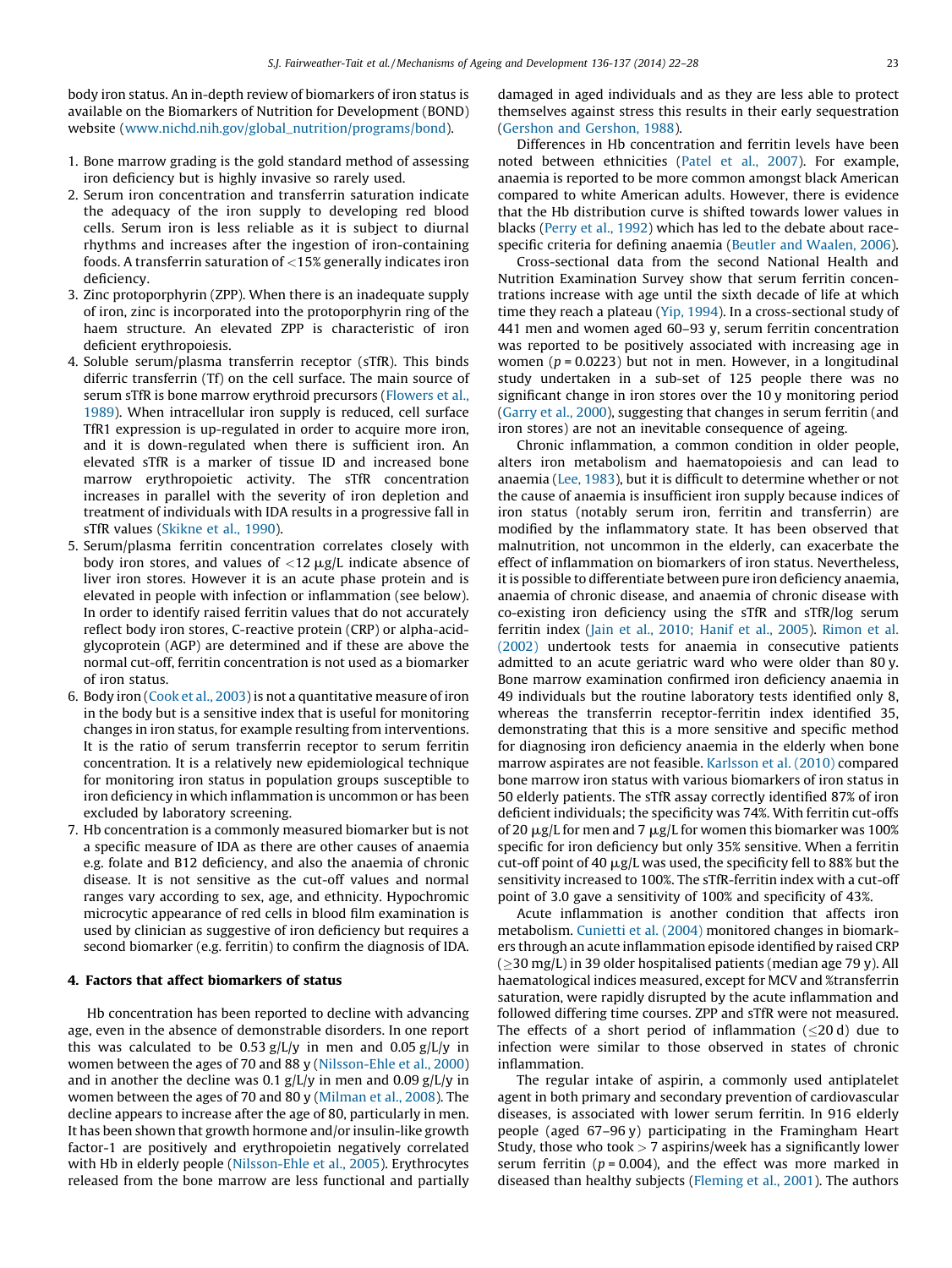suggested that the effect could be related to increased occult blood loss and possibly a cytokine-mediated effect on serum ferritin in individuals with inflammation, infection or liver disease. Although samples with a  $CRP > 6$  mg/L were excluded, it is possible that mild inflammatory states were not detected due to the low sensitivity of the CRP assay employed.

Obesity may complicate the interpretation of biomarkers of iron status. The observed hypoferraemia of obesity may be due to both true iron deficiency and inflammatory-mediated functional iron deficiency. For example, in a cross-sectional study examining the iron status of 234 obese adults compared with 172 non-obese adults attending an outpatient clinic, the obese patients had a higher prevalence of iron deficiency defined by sTfR and serum iron but not by ferritin ([Yanoff et al., 2007](#page-6-0)). An increase in sTfR was reported to be associated with central obesity in men with hyperferritinemia [\(Freixenet et al., 2009\)](#page-5-0). [Tussing-Humphreys](#page-6-0) [et al. \(2010\)](#page-6-0) measured serum hepcidin in obese premenopausal women to investigate the reason for iron depletion in obesity. They proposed that hepcidin was expressed in response to inflammation rather than changes in iron status, and concluded that the iron deficiency of obesity is true body iron deficit caused by a reduction in iron absorption rather than maldistribution of iron due to inflammation. If this is confirmed, sTfR may serve as an accurate biomarker of iron status in obese and overweight individuals.

## 5. Dietary intake

Good food sources of iron include meat and meat products which contain haem iron, especially red meat and offal and also dark poultry meat; oily fish such as tuna and sardines; cereal products such as fortified breakfast cereals; eggs; pulses; and dark green vegetables. Vegetarians avoid meat so do not consume any haem iron unless they eat fish; their main sources of iron are fortified cereals, soybeans, tofu, lentils, kidney beans, chickpeas, baked beans, dark green vegetables. Bread, potatoes and dried fruit are also a useful source of iron. In elderly people, obtaining an adequate supply of iron may be a challenge due to impaired absorption, reduced food intake associated with lower physical activity, and changes in dietary patterns that result in a more limited diet.

There are special challenges associated with collecting dietary information from elderly people, including fading memory and poor eyesight. A systematic review ([Ortiz-Andrellucchi et al., 2009\)](#page-5-0) selected 33 papers and categorised the studies into short-term  $(*7 d*)$  or long-term  $(*7 d*)$  intakes. The quality of each validation study was assessed using a scoring system, which provides a measure of accuracy of the method, and hence gave some confidence to the evaluation that was undertaken. The correlations between the different methods are summarised below, where very good is  $>0.70$ , good is 0.51–0.70, and acceptable is 0.30–0.50. It should be noted that the degree of correlation is dependent on the accuracy of the two methods being assessed

- FFQ vs. diet history: very good
- FFQ vs. weighed record: good
- Diet history vs. estimated record: good
- Diet history vs. weighed record: good
- FFQ vs. 24-h recall: acceptable
- Videotaped assessment vs. 24-h recall: acceptable

Declining short-term memory makes the 24-h recall method less appropriate for this age group. Diet history is a good method but extended diet history interviews should be avoided in the very old as they can take an excessively long time and concentration levels may fall. Instead these should be replaced with modified (shorter) questionnaires. Similarly, FFQs with a large number of items should be refined to reduce the number of foods.

The relationship between iron intake and iron status is complicated by variations in the efficiency of iron absorption, but a systematic review of randomised clinical trials show a positive time-dependent association between iron intake from supplemental iron and serum ferritin ([Casgrain et al., 2012\)](#page-5-0).

In the Framingham Heart Study, cross-sectional data of recognised modifiers of iron bioavailability were analysed in 1401 elderly men and women aged 67–95 y and positive associations with serum ferritin were observed for haem iron, supplemental iron, vitamin C and alcohol, whereas coffee intake had a negative association [\(Fleming et al., 1998](#page-5-0)). A study in 358 elderly Danish men and women evaluating iron status and its relationship with diet and supplement use ([Milman et al., 2004\)](#page-5-0) reported a positive correlation between serum ferritin and intakes of dietary iron ( $p = 0.03$ ), meat ( $p = 0.013$ ), alcohol ( $p < 0.001$ ), and BMI (in men only,  $p = 0.025$ ), and a negative correlation with tea consumption ( $p = 0.017$ ), but no association between supplement use and iron status. Although individual dietary enhancers and inhibitors identified from single meal absorption studies ([Hurrell](#page-5-0) [and Egli, 2010\)](#page-5-0) may have a significant impact on iron absorption and hence status, it is more important to use data on iron absorption from whole diets to predict iron status [\(Collings et al.,](#page-5-0) [2013\)](#page-5-0).

#### 6. Anaemia in the elderly

In the US, it has been estimated that approximately 11% of men and 10% of women aged 65 and above are anaemic, and that these figures double at the age of 85, with prevalence rates reaching 50– 60% in residential/nursing homes ([Price et al., 2011\)](#page-6-0). Although one of the conclusions from the Framingham Heart Study, initiated in 1948–1950, with a cohort of  $\sim$  6000 adults living in Framingham MA, was that free-living elderly white American eating a Western diet are more likely to have high iron stores, not iron deficiency ([Fleming et al., 2001a](#page-5-0)), iron supplement use and high intakes of vitamin C and red meat were shown to be important determinants of iron status.

The English Longitudinal Study of Ageing, a prospective study of 3816 community-dwelling men and women (mean age  $65.4 \pm 9.0$  y), reported that 5.2% were anaemic, and these individuals were older, less likely to drink alcohol, had a higher prevalence of morbidity, higher CRP (indicating anaemia of chronic disease) and demonstrated poorer performance on cognitive and physical function tests ([Hamer and Molloy, 2009\)](#page-5-0).

Large epidemiological studies report that in 30% of older people with anaemia the aetiology is unknown and the patient is diagnosed as having 'unexplained anaemia of ageing' ([Guralnik](#page-5-0) [et al., 2004\)](#page-5-0). An investigation into reasons for anaemia in 190 patients aged 65 and over recruited from a haematology clinic, reported that 12% had IDA, and half of these individuals normalised Hb in response to therapeutic iron ([Price et al., 2011\)](#page-6-0). The ones who did not respond had malignancies (12%), renal disease (4%), or unexplained anaemia (35%). The latter had significantly higher inflammatory markers (hepcidin and ferritin, but not IL-6) than the non-anaemic controls.

#### 7. Causes of iron deficiency anaemia

Anaemia in the elderly may be caused by a number of individual or combined factors, including poor diet, reduced efficiency of iron absorption, occult blood loss, medications, and chronic disease ([Lopez-Contreras et al., 2010](#page-5-0)). Results from cross-sectional studies measuring the prevalence of ID and IDA in elderly people are therefore very variable.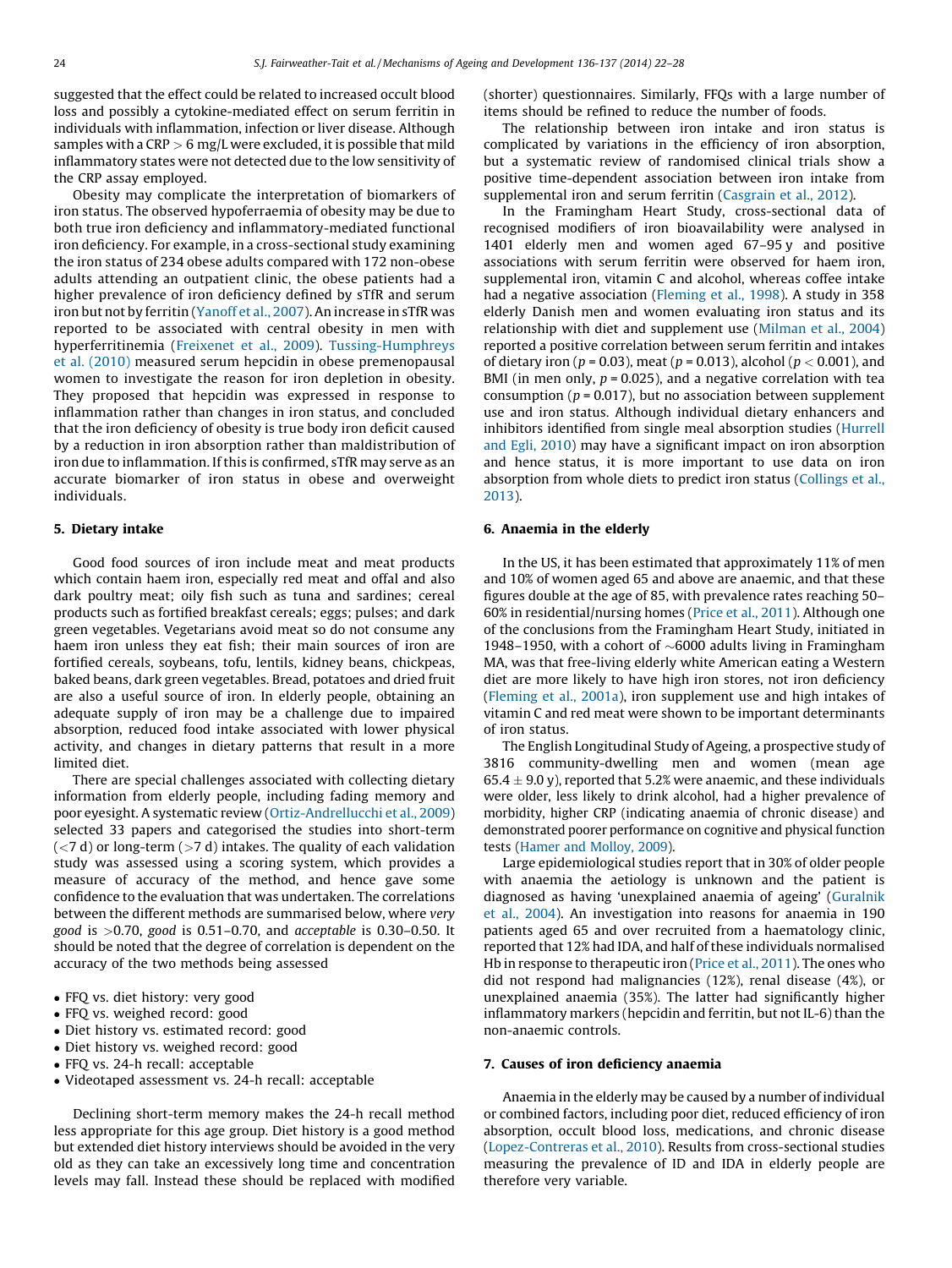[Annibale et al. \(2001\)](#page-5-0) examined 668 outpatients with IDA, aged 21–94 y, and were able to identify the underlying reason for anaemia in 85% of patients. Diseases associated with bleeding were found in 37%, including colon cancer, gastric cancer, peptic ulcer, hiatus hernia with linear erosions, colonic vascular ectasia, colonic polyps and Crohn's disease. Causes not associated with bleeding were found in 51%, including atrophic gastritis, celiac disease, and Helicobacter pylori. The authors concluded that gastrointestinal diseases not associated with bleeding are frequently associated with IDA in patients without gastrointestinal symptoms or other potential causes of gastrointestinal bleeding. The diseases observed in older patients were hiatus hernia, gastric cancer, colon cancer, and colonic vascular ectasia.

H. pylori infection has been implicated as a risk factor for iron deficiency, but this may be a strain-related effect ([Yokota et al.,](#page-6-0) [2012\)](#page-6-0). A study in 220 Australian men and women aged 65 y or older reported no difference in median serum ferritin concentrations (or Hb) between H. pylori infected and uninfected individuals but serum ferritin concentrations were significantly lower in infected women who took low-dose aspirin  $(p = 0.04)$  ([Kaffes et al.,](#page-5-0) [2003\)](#page-5-0). The authors conclude that it may be the combination of H. pylori infection and use of low-dose aspirin that impact on iron stores.

Institutionalisation is another known risk factor. In 252 institutionalised elderly Spanish men and women, aged 65–96 y, 4-d weighed food records were collected and iron status measured ([Lopez-Contreras et al., 2010\)](#page-5-0). The prevalence of anaemia was 25.4% using a Hb cut-off of  $\langle$ 130 g/L for men and  $\langle 120 \text{ g/L}$  for women ([WHO, 2001\)](#page-6-0), but only 3.6% had serum ferritin below the cut-off of 15  $\mu$ g/L. There was a high prevalence of inflammation/infection as illustrated by the fact that 41% of individuals had raised CRP values ( $>5$  mg/L), and there was a significant correlation between CRP and ferritin ( $p = 0.023$ ) but not with Hb. Diet was not one of the principal causes of anaemia in their study, except for folate intake, but it appears that infection/inflammation was a key component. In another study in Spain ([Vaquero et al., 2004](#page-6-0)) in which elderly people living in retirement homes were consuming an Atlantic-Mediterranean diet (rich in meat products, fish, vegetables, fruit, olive oil and dairy products, but poor in cereals), the prevalence of anaemia was only 6.7%, but there were no measurements of infection/ inflammation.

#### 8. Consequences of iron deficiency

Anaemia is associated with numerous health implications, including a decline in physical performance, cognitive impairment, increased susceptibility to falling, frailty, and mortality (reviewed by [Price et al., 2011](#page-6-0)).

A study in 1156 community-dwelling Italian people aged 65 y and older showed a clear association between anaemia and disability, poorer physical performance and lower muscle strength ([Penninx et al., 2004\)](#page-6-0) but there is no proof of causality in crosssectional epidemiological studies. In a 4-y prospective study in men ( $\sim$ 30%) and women ( $\sim$ 70%) aged 71 y and older ([Penninx](#page-6-0) [et al., 2003\)](#page-6-0) various physical performance tests were undertaken at baseline and after 4 y and the individuals classified for anaemia using Hb and MCV values. The number of volunteers who undertook both sets of tests was 1146. At baseline 5.9% had anaemia (Hb < 130 g/L men, <120 g/L women), and 15% had borderline anaemia (Hb 130–140 g/L men, 120–130 g/L women). Those with anaemia were older and performed significantly worse on the baseline physical performance battery. There was a predicted fall in the physical performance score  $(p$  for trend 0.002), which was most marked in the anaemic group ( $p = 0.003$ ) followed by the borderline anaemic group ( $p = 0.02$ ). The results of this study suggest that anaemia in old age is an independent risk factor for decline in physical performance.

The association between serum iron status, cardiovascular disease and all-cause mortality was examined in 336 elderly Taiwanese men and women (aged  $> 65$  y) living in long-term care facilities ([Hsu et al., 2013\)](#page-5-0). The degree of iron deficiency was defined according to serum iron, but it should be noted that serum iron is affected by inflammation, as commonly present in cardiovascular disease, and it is not a good measure of iron deficiency. Although there was a positive association between low serum iron, cardiovascular disease and all-cause mortality, causality cannot be inferred. The authors propose several mechanisms for the link between iron deficiency and cardiovascular disease. Firstly, iron deficiency is associated with cancer, renal failure and chronic inflammation, which are generally accompanied by higher mortality; an iron deficient state may reflect undiagnosed conditions. Secondly, iron deficiency may be a surrogate marker for malnutrition, for which there is a link with mortality. Thirdly, iron deficiency may promote oxidative damage, for example, as illustrated by elevated serum malonyldialdehyde production in iron deficiency anaemia [\(Coghetto Baccin et al.,](#page-5-0) [2009\)](#page-5-0).

[Mørkedal et al. \(2011\)](#page-5-0) assessed sex-specific associations of iron status with ischaemic heart disease (IHD) mortality in a prospective study of 640,798 healthy Norwegian adults. Low iron status, particularly in the early stages of follow-up, was associated with increased risk of death from IHD, but the limited range of biomarkers of iron status (serum iron, transferrin saturation, and total iron binding capacity) were measured in non-fasting blood samples, and it is possible that low iron status was a late sign in the pathogenesis of IHD or that underlying disease influenced the results.

A smaller prospective study was undertaken in Finland in which 361 men and 394 women aged 65–99 y were followed for up to 10 y (Marniemi [et al., 2005\)](#page-5-0), Individuals in the highest tertile for baseline serum iron had a reduced risk of acute myocardial infarction (AMI) (RR 0.544, 95% CI 0.35, 0.88) and those in the middle tertile had a reduced risk of stroke (RR 0.474, 95% CI 0.25, 0.89). There was an increased risk of stroke in those in the highest tertile of serum transferrin (RR 1.67, 95% CI 1.07, 2.61), but no effect of blood Hb on either AMI or stroke. When the relationship with serum iron was analysed taking into account additional coronary heart disease risk factors the RR of AMI and stroke were still significant ( $p = 0.016$  and 0.047 respectively). In contrast, however, when the relationship between nutritional status and allcause mortality was investigated in a prospective study of 405 community-dwelling Scottish men and women aged 75 y and older, no association was found between iron status and mortality ([Jia et al., 2007\)](#page-5-0).

Racial variation in the relationship of anaemia with mortality and mobility disability among older adults has been observed. In a group of 1018 black and 1583 white US adults, aged 71–82 y, anaemia was associated with higher mortality in white but not black people. Anaemia was significantly associated with increased risk of death and mobility disability in community-dwelling older whites, whereas older blacks were not at risk of adverse events. The authors suggest that the criteria for defining anaemia may need revising ([Patel et al., 2007](#page-5-0)).

A cross-sectional study in 1875 men and women aged 65 y and older (enrolled in the 2005 Health Survey for England) was undertaken to examine the relationship between iron status (defined according to biochemical criteria) and symptoms of depression ([Stewart and Hirani, 2012\)](#page-6-0). Anaemia (Hb < 130 g/L in men, <120 g/L in women) was present in 10.8% of 1833 samples analysed, low ferritin  $\left( \langle 45 \mu g | L \rangle \right)$  in 21.6% of 1851 samples analysed, moderately raised sTfR  $(>2.3 \text{ g/L})$  was present in 7.6%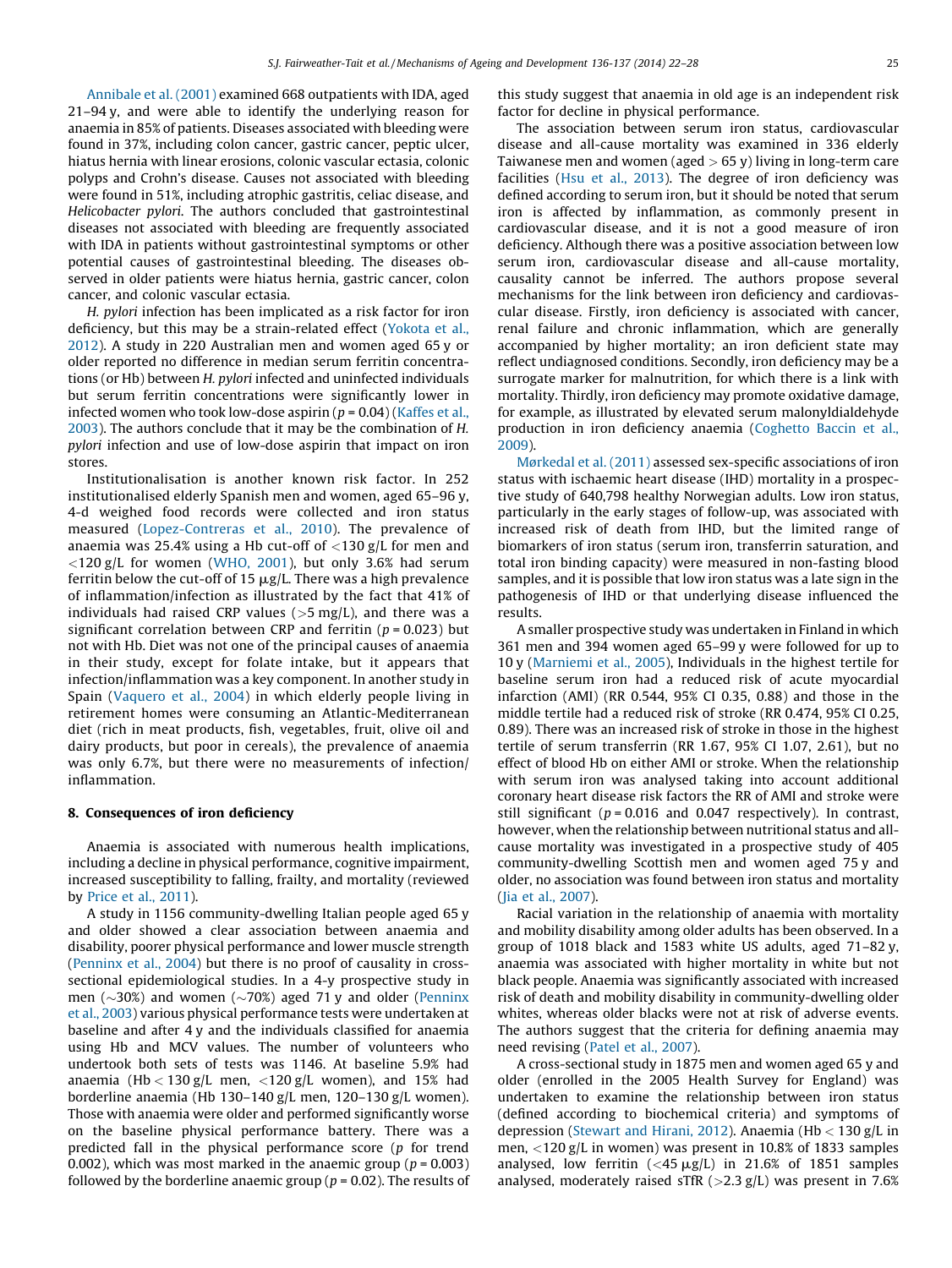of the 1875 samples analysed. Depressive symptoms were significantly higher in participants with anaemia, low ferritin and high sTfR, after adjustment for age, sex, social class, multivitamin intake, smoking status and BMI, but the association was reduced substantially after further adjustment for physical health status (chronic illness). There was a significant association between higher number of depressive symptoms and lower Hb and higher sTfR but not with ferritin, which suggests that the association with anaemia is accounted for by physical health status and thus may primarily reflect anaemia of chronic disease. [Onder et al. \(2005\)](#page-5-0) also found an association between anaemia and depression in 986 older adults from the InCHIANTI study, a prospective population-based study of community-dwelling men and women (mean age 75 y). Anaemia was present in 15% of the participants with depression and in 8% of the participants without depression ( $p < 0.001$ ), and the risk of anaemia progressively and significantly increased with severity of depression.

#### 9. Adverse effects of iron

Concern has been expressed about potential adverse effects of moderately elevated iron stores in middle-aged and older people in that they may be associated with increased risk of several chronic diseases, such as heart disease, cancer and type 2 diabetes mellitus. Increased tissue iron stores have been implicated in risk of diabetes mellitus and decrease in insulin sensitivity, but the mechanism is uncertain [\(Sung et al., 2012\)](#page-6-0). Iron has welldescribed pro-oxidant effects in vitro, and may have proinflammatory effects. For example, [Sung et al. \(2012\)](#page-6-0) reported that in 12,033 Korean men (mean age 41.2 y in the group with no coronary artery calcium and 47.7 y in those with coronary artery calcium) ferritin was independently associated with the presence of coronary artery calcium, a biomarker of preclinical atherosclerosis. Those in the highest quartile for ferritin ( $>$ 257  $\mu$ g/L) had a higher score for coronary artery calcium than the lowest quartile  $\left($  <128  $\mu$ g/L). However, the relationship with transferrin saturation was weaker, suggesting that there may be another contributory factor, unrelated to high iron status, e.g. inflammation or metabolic stress.

The explanation for the presence of high iron stores was sought in a study of 614 elderly Americans participating in the Framingham Heart Study. After excluding individuals with raised  $CRP (>6 mg/L, n = 45)$ , infection (diagnosed from white blood cell count,  $n = 40$ ) and other confounding factors ( $n = 69$ ), 11.4% of the remaining 460 participants were reported to have elevated iron stores (serum ferritin > 300  $\mu$ g/L in men, and > 200  $\mu$ g/L in women). Dietary factors associated with high iron stores included use of iron supplements ( $\geq$ 30 mg/d),  $>$ 3 servings of fruit or fruit juice/d, and >4 servings of red meat/week. High intakes of wholegrain (>7 servings/week) were inversely associated with risk of having high iron stores [\(Fleming et al., 2002](#page-5-0)).

Three prospective studies reported an association between moderately elevated serum ferritin concentration ( $>$ 200  $\mu$ g/L) and risk of acute myocardial infarction ([Salonen et al., 1992;](#page-6-0) [Tuomainen et al., 1998; Klipstein-Grobusch et al., 1999\)](#page-6-0), but the association was not observed in other prospective studies (Mänttä[ri et al., 1994; Frey and Krider, 1994; Magnusson et al.,](#page-5-0) [1994](#page-5-0)). Furthermore, in a matched, nested case–control study (252 cases and 499 controls) drawn from the Copenhagen City Heart Study and the Copenhagen General Population Study, markers of iron overload (high serum iron and transferrin saturation) were associated with reduced risk of a near-term (4 y onset) myocardial infarction; conversely there was an association between low serum iron and transferrin saturation and increased risk of a nearterm myocardial infarction in this apparently healthy population ([Nordestgaard et al., 2010\)](#page-5-0).

A few early epidemiological studies indicated a weak positive association between very high body iron levels and risk of cancer e.g. colorectal cancer [\(Knekt et al., 1994](#page-5-0)), possibly related to free radical tissue damage caused by iron released from degradation of tissue ferritin. The UK Scientific Advisory Committee on Nutrition has concluded that there are insufficient data to reach a clear conclusion about high iron levels and risk of cancer ([Scientific](#page-6-0) [Advisory Committee on Nutrition, 2010\)](#page-6-0). There may, however, be an interaction between high body iron levels and lipids (either high VLDL-cholesterol or low HDL-cholesterol) that promotes oxidative stress [\(Mainous et al., 2005\)](#page-5-0). There is emerging evidence to suggest that luminal iron in the gut may be pro-inflammatory, and iron supplements given to treat iron deficiency anaemia, common in irritable bowel disease and other gut disorders associated with faecal blood loss, may exacerbate the inflammatory processes by stimulating the production of reactive oxygen species and inflammatory cytokines ([Weiss, 2011\)](#page-6-0). The form of iron appears to be important, for example chelated forms of iron are better tolerated than ferrous sulphate, presumably because it generates a lower concentration of soluble iron in the lumen ([Liquori, 1993\)](#page-5-0).

In healthy individuals brain iron levels increase with age ([Bartzokis et al., 1994\)](#page-5-0) and abnormally high brain iron levels are observed in age-related degenerative diseases. For example, in Alzheimer's Disease hippocampal iron is increased beyond levels of non-demented controls [\(Pankhurst et al., 2008](#page-5-0)). The hippocampus is the key region in memory function that is severely affected in ageing and dementing disorders. Although there is no proof of a causal relationship, the fact that elevated levels have been observed in preclinical disease [\(Smith et al., 2010](#page-6-0)) has generated the hypothesis that an accelerated trajectory of brain iron accumulation, and the associated oxidative damage, may occur during the transition from healthy ageing to dementia. [Bartzokis](#page-5-0) [et al. \(2011\)](#page-5-0) measured hippocampal iron in healthy older people (aged 55–76 y) of mixed racial origin and found that in men, but not women, there was a significant decrease in memory function with increase hippocampal ferritin iron ( $p = 0.003$ ), and independent of gender, worse verbal working memory performance was associated with higher basal ganglia iron ( $p = 0.005$ ) in individuals without the H63D and TfC2 gene variants. The authors suggest a combination of genetic and MTI biomarkers may be useful for identifying high risk groups for primary prevention clinical trials.

#### 10. Iron requirements in the elderly

Although physiological iron requirements do not differ between adult and elderly men and post-menopausal and elderly women there is growing evidence that iron metabolism is affected by the ageing process. Chronic low-grade inflammation leads to less efficient absorption through hepcidin regulation. Identifying iron deficiency becomes more of a problem because of age-related changes in Hb, effects of medication prescribed for age-related disorders and diseases, and increased ferritin concentrations associated with inflammatory states. The sTfR-ferritin index appears to be the most useful method for detecting iron deficiency in older people. There is sufficient evidence linking iron deficiency with adverse health effects to justify correcting it through diet or iron therapy, but at the same time it is important to ensure that the risk of high body iron stores is not increased as this may have detrimental effects on the brain.

#### 11. Future work

One of the most challenging problems with studies of iron metabolism in older people is measuring iron status in the presence of inflammatory conditions, such as obesity and age-related chronic and degenerative diseases. Therefore the development of improved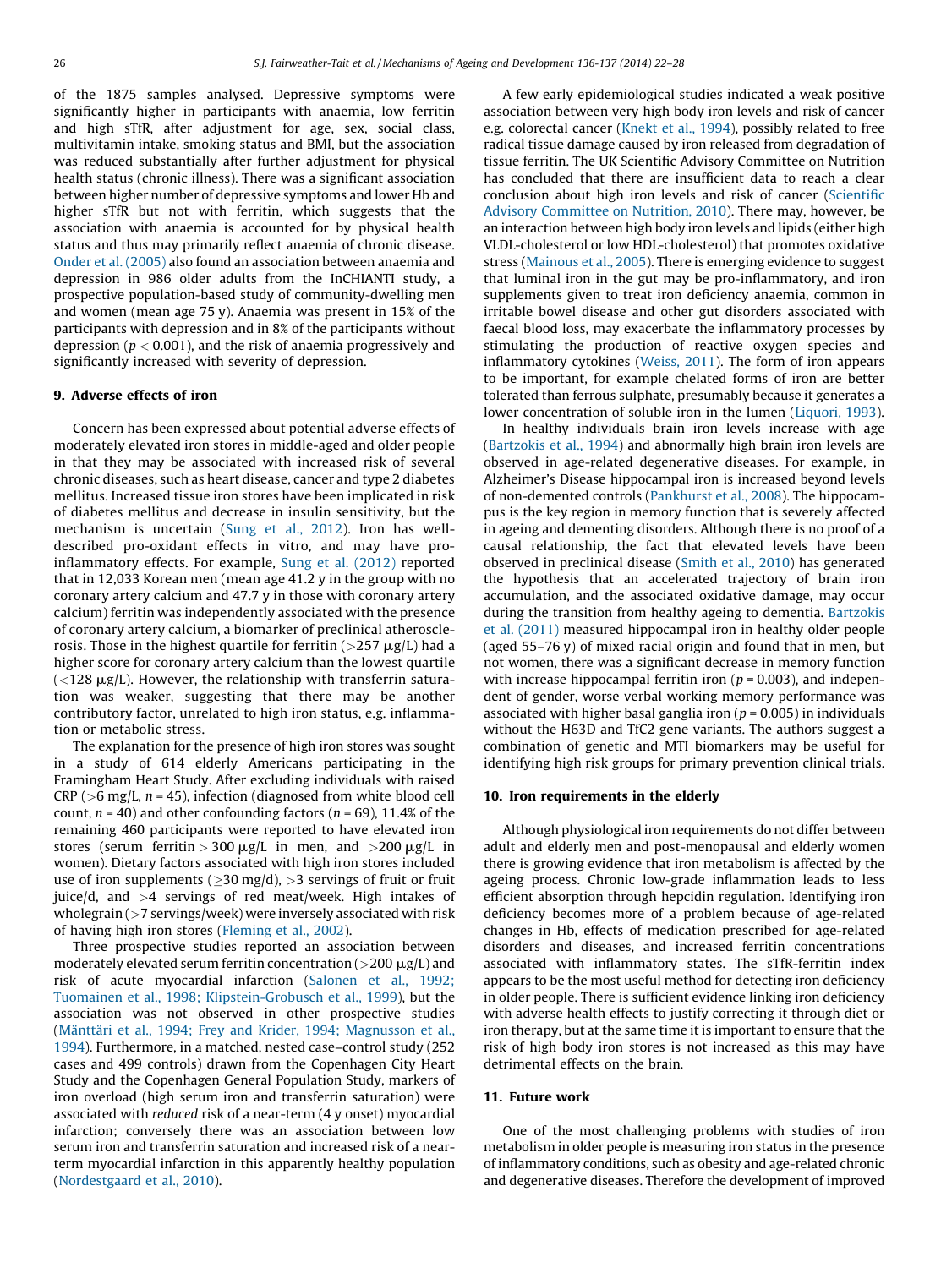<span id="page-5-0"></span>biomarkers of iron status must be given high priority. This would enable the relationships between anaemia and iron deficiency and chronic diseases to be characterised more accurately and causality clarified, and would also facilitate research on the potential links between iron and dementia. There is still some uncertainty about iron requirements in the elderly, confounded by effects of inflammation on iron status, which better biomarkers would help address. Finally, there is virtually no information about how ageing of the GI tract affects iron absorption, and this is urgently required for calculating average requirements for iron (using the factorial method) to derive dietary reference values and develop dietary recommendations for elderly populations.

#### Acknowledgements

The research leading to these results has received funding from the Seventh Framework Programme (FP7/2007–2013) under grant agreement number 266486 (NU-AGE project entitled ''New dietary strategies addressing the specific needs of elderly population for a healthy ageing in Europe''). The clinical trial is registered as NCT01754012 at [http://ClinicalTrials.gov/.](http://clinicaltrials.gov/) Anna Wawer was supported by a BBSRC DRINC studentship (BB/G53015X/1).

#### References

- Annibale, B., Cpurso, G., Chistolini, A., D'Ambra, G., DiGiulio, E., Monarca, B., DelleFave, G., 2001. [Gastrointestinal causes of refractory iron deficiency anemia](http://refhub.elsevier.com/S0047-6374(13)00124-3/sbref0005) [in patients without gastrointestinal symptoms. Am. J. Med. 111, 439–445](http://refhub.elsevier.com/S0047-6374(13)00124-3/sbref0005).
- Bartzokis, G., Mintz, J., Sultzer, D., Marx, P., Herzberg, J.S., Phelan, C.K., Marder, S.R., 1994. [In vivo MR evaluation of age-related increases in brain iron. AJNR Am. J.](http://refhub.elsevier.com/S0047-6374(13)00124-3/sbref0010) [Neuroradiol. 15, 1129–1138](http://refhub.elsevier.com/S0047-6374(13)00124-3/sbref0010).
- Bartzokis, G., Lu, P.H., Tingus, K., Peters, D.G., Amar, C.P., Tishler, T.A., Finn, J.P., Villablanca, P., Altshuler, L.L., Mintz, J., Neely, E., Connor, J.R., 2011. [Gender and](http://refhub.elsevier.com/S0047-6374(13)00124-3/sbref0020) [iron genes may modify associations between brain iron and memory in healthy](http://refhub.elsevier.com/S0047-6374(13)00124-3/sbref0020) [aging. Neuropsychopharmacology 36, 1375–1384](http://refhub.elsevier.com/S0047-6374(13)00124-3/sbref0020).
- Beutler, E., Waalen, J., 2006. [The definition of anemia: what is the lower limit of](http://refhub.elsevier.com/S0047-6374(13)00124-3/sbref0025) [normal of the blood haemoglobin concentration? Blood 107, 1747–1760.](http://refhub.elsevier.com/S0047-6374(13)00124-3/sbref0025)
- Casgrain, A., Collings, R., Harvey, L.J., Hooper, L., Fairweather-Tait, S.J., 2012. [Effect of](http://refhub.elsevier.com/S0047-6374(13)00124-3/sbref0030) [iron intake on iron status: a systematic review and meta-analysis of random](http://refhub.elsevier.com/S0047-6374(13)00124-3/sbref0030)[ized controlled trials. Am. J. Clin. Nutr. 96, 768–780.](http://refhub.elsevier.com/S0047-6374(13)00124-3/sbref0030)
- Coghetto Baccin, A., Lauerman Lazzaretti, L., Duarte Martins Brandao, V., Manfredini, V., Peralba, M.C., Silveira Benfato, M., 2009. [Oxidative stress in older](http://refhub.elsevier.com/S0047-6374(13)00124-3/sbref0035) [patients with iron deficiency anaemia. J. Nutr. Health Aging 13, 666–670.](http://refhub.elsevier.com/S0047-6374(13)00124-3/sbref0035)
- Collings, R., Harvey, L.J., Hooper, L., Hurst, R., Brown, T.J., Ansett, J., King, M., Fairweather-Tait, S.J., 2013. [The absorption of iron from whole diets: a system-](http://refhub.elsevier.com/S0047-6374(13)00124-3/sbref1035)[atic review. Am. J. Clin. Nutr. 98, 65–81](http://refhub.elsevier.com/S0047-6374(13)00124-3/sbref1035).
- Cook, J.D., Flowers, C.H., Skikne, B.S., 2003. [The quantitative assessment of body](http://refhub.elsevier.com/S0047-6374(13)00124-3/sbref0045) [iron. Blood 101, 3359–3364](http://refhub.elsevier.com/S0047-6374(13)00124-3/sbref0045).
- Cunietti, E., Chiari, M.M., Monti, M., Engaddi, I., Berlosconi, A., Neri, M.C., Luca, P.D., 2004. [Distortion of iron status indices by acute inflammation in older hospital](http://refhub.elsevier.com/S0047-6374(13)00124-3/sbref0050)[ized patients. Arch. Gerontol. Geriatr. 39, 35–42.](http://refhub.elsevier.com/S0047-6374(13)00124-3/sbref0050)
- Fleming, D.J., Jacques, P.F., Dallal, G.E., Tucker, K.L., Wilson, P.W.F., Wood, R.J., 1998. [Dietary determinants of iron stores in a free-living elderly population: The](http://refhub.elsevier.com/S0047-6374(13)00124-3/sbref0055) [Framingham Heart Study. Am. J. Clin. Nutr. 67, 722–733.](http://refhub.elsevier.com/S0047-6374(13)00124-3/sbref0055)
- Fleming, D.J., Jacques, P.F., Massaro, J.M., D'Agostino, R.B., Wilson, P.W.F., Wood, R.J., 2001. [Aspirin intake and the use of serum ferritin as a measure of iron status.](http://refhub.elsevier.com/S0047-6374(13)00124-3/sbref0060) [Am. J. Clin. Nutr. 74, 219–226.](http://refhub.elsevier.com/S0047-6374(13)00124-3/sbref0060)
- Fleming, D.J., Jacques, P.F., Tucker, K.L., Massaro, J.M., D'Agostino, R.B., Wislon, P.W.F., Wood, R.J., 2001a. [Iron status of the free-living, elderly Framingham](http://refhub.elsevier.com/S0047-6374(13)00124-3/sbref0065) [Heart Study cohort: an iron-replete population with a high prevalence of](http://refhub.elsevier.com/S0047-6374(13)00124-3/sbref0065) [elevated iron stores. Am. J. Clin. Nutr. 73, 638–646.](http://refhub.elsevier.com/S0047-6374(13)00124-3/sbref0065)
- Fleming, D.J., Ticker, K.L., Jacques, P.F., Dallal, G.E., Wilson, P.W.F., Wood, R.J., 2002. [Dietary factors associated with the risk of high iron stores in the elderly](http://refhub.elsevier.com/S0047-6374(13)00124-3/sbref0070) [Framingham Heart Study cohort. Am. J. Clin. Nutr. 76, 1375–1384](http://refhub.elsevier.com/S0047-6374(13)00124-3/sbref0070).
- Flowers, C.H., Skikne, B.S., Covell, A.M., Cook, J.D., 1989. [The clinical measurement of](http://refhub.elsevier.com/S0047-6374(13)00124-3/sbref0075) [serum transferrin receptor. J. Lab. Clin. Med. 114, 368–377](http://refhub.elsevier.com/S0047-6374(13)00124-3/sbref0075).
- Freixenet, N., Remacha, A., Berlanga, E., Caixàs, A., Giménez-Palop, O., Blanco-Vaca, F., Bach, V., Baiget, M., Sánchez, Y., Félez, J., González-Clemente, J.M., 2009. [Serum soluble transferrin receptor concentrations are increased in central](http://refhub.elsevier.com/S0047-6374(13)00124-3/sbref0080) [obesity. Results from a screening programme for hereditary hemochromatosis](http://refhub.elsevier.com/S0047-6374(13)00124-3/sbref0080) [in men with hyperferritinemia. Clin. Chim. Acta 400, 111–116.](http://refhub.elsevier.com/S0047-6374(13)00124-3/sbref0080)
- Frey, G.H., Krider, D.W., 1994. [Serum ferritin and myocardial infarct. W. V. Med. J.](http://refhub.elsevier.com/S0047-6374(13)00124-3/sbref0085) [90, 13–15](http://refhub.elsevier.com/S0047-6374(13)00124-3/sbref0085).
- Garry, P.J., Hunt, W.C., Baumgartner, R.N., 2000. [Effects of iron intake on iron stores](http://refhub.elsevier.com/S0047-6374(13)00124-3/sbref0090) [in elderly men and women: longitudinal and cross-sectional results. J. Am. Coll.](http://refhub.elsevier.com/S0047-6374(13)00124-3/sbref0090) [Nutr. 19, 262–269.](http://refhub.elsevier.com/S0047-6374(13)00124-3/sbref0090)
- Gershon, H., Gershon, D., 1988. [Altered enzyme function and premature sequestra](http://refhub.elsevier.com/S0047-6374(13)00124-3/sbref0095)[tion of erythrocytes in aged individuals. Blood Cells 14, 93–101](http://refhub.elsevier.com/S0047-6374(13)00124-3/sbref0095).
- Guralnik, J.M., Eisenstaedt, R.S., Ferrucci, L., Klein, H.G., Woodman, R.C., 2004. [Prevalence of anemia in persons 65 years and older in the United States:](http://refhub.elsevier.com/S0047-6374(13)00124-3/sbref0100) [evidence for a high rate of unexplained anemia. Blood 104, 2263–2268.](http://refhub.elsevier.com/S0047-6374(13)00124-3/sbref0100)
- Hamer, M., Molloy, G.J., 2009. [Cross-sectional and longitudinal associations be](http://refhub.elsevier.com/S0047-6374(13)00124-3/sbref0105)[tween anemia and depressive symptoms in the English Longitudinal Study of](http://refhub.elsevier.com/S0047-6374(13)00124-3/sbref0105) [Ageing. J. Am. Geriatr. Soc. 57, 948–949](http://refhub.elsevier.com/S0047-6374(13)00124-3/sbref0105).
- Hanif, E., Ayyub, M., Anwar, M., Ali, W., Bashir, M., 2005. [Evaluation of serum](http://refhub.elsevier.com/S0047-6374(13)00124-3/sbref0110) [transferrin receptor concentration in diagnosing and differentiating iron](http://refhub.elsevier.com/S0047-6374(13)00124-3/sbref0110) [deficiency anaemia from anaemia of chronic disorders. J. Pak. Med. Assoc.](http://refhub.elsevier.com/S0047-6374(13)00124-3/sbref0110) [55, 13–16](http://refhub.elsevier.com/S0047-6374(13)00124-3/sbref0110).
- Hsu, H.S., Li, C.I., Liu, C.S., Lin, C.C., Huang, K.C., Li, T.C., Huang, H.Y., Lin, W.Y., 2013. Iron deficiency is associated with increased risk for cardiovascular disease and all-cause mortality in the elderly living in long-term care facilities. Nutrition (January) [, http://dx.doi.org/10.1016/j.nut.2012.10.015,](http://dx.doi.org/10.1016/j.nut.2012.10.015) pii:S0899-9007 (12)00425-X (Epub ahead of print).
- Hurrell, R., Egli, I., 2010. [Iron bioavailability and dietary reference values. Am. J. Clin.](http://refhub.elsevier.com/S0047-6374(13)00124-3/sbref0120) [Nutr. 91, 1461S–1467S.](http://refhub.elsevier.com/S0047-6374(13)00124-3/sbref0120)
- Jain, S., Narayan, S., Chandra, J., Sharma, S., Jain, S., Malhan, P., 2010. [Evaluation of](http://refhub.elsevier.com/S0047-6374(13)00124-3/sbref0125) [serum transferrin receptor and sTfR ferritin indices in diagnosing and differen](http://refhub.elsevier.com/S0047-6374(13)00124-3/sbref0125)[tiating iron deficiency anemia from anemia of chronic disease. Indian J. Pediatr.](http://refhub.elsevier.com/S0047-6374(13)00124-3/sbref0125) [77, 179–183](http://refhub.elsevier.com/S0047-6374(13)00124-3/sbref0125).
- Jia, X., Aucott, L.S., McNeill, G., 2007. Nutritional [status and subsequent all-cause](http://refhub.elsevier.com/S0047-6374(13)00124-3/sbref0130) [mortality in men and women aged 75 years or over living in the community. Br.](http://refhub.elsevier.com/S0047-6374(13)00124-3/sbref0130) [J. Nutr. 98, 593–599.](http://refhub.elsevier.com/S0047-6374(13)00124-3/sbref0130)
- Kaffes, A., Cullen, J., Mitchell, H., Katelartis, P.H., 2003. Effect of [Helicobacter pylori](http://refhub.elsevier.com/S0047-6374(13)00124-3/sbref0135) [infection and low-dose aspirin use on iron stores in the elderly. J. Gastroenterol.](http://refhub.elsevier.com/S0047-6374(13)00124-3/sbref0135) [Hepatol. 18, 1024–1028](http://refhub.elsevier.com/S0047-6374(13)00124-3/sbref0135).
- Karlsson, T., Sjöö, Kedinge-Cyrus, B., Bäckström, B., 2010. [Plasma soluble transferrin](http://refhub.elsevier.com/S0047-6374(13)00124-3/sbref0140) [receptor assay when screening for iron-deficiency in an unselected population](http://refhub.elsevier.com/S0047-6374(13)00124-3/sbref0140) [of elderly anaemic patients. J. Intern. Med. 267, 331–334.](http://refhub.elsevier.com/S0047-6374(13)00124-3/sbref0140)
- Klipstein-Grobusch, K., Koster, J.F., Grobbee, D.E., Lindemans, J., Boeing, H., Hofman, A., Witteman, J.C., 1999. [Serum ferritin and risk of myocardial infarction in the](http://refhub.elsevier.com/S0047-6374(13)00124-3/sbref0145) [elderly: the Rotterdam Study. Am. J. Clin. Nutr. 69, 1231–1236](http://refhub.elsevier.com/S0047-6374(13)00124-3/sbref0145).
- Knekt, P., Reunanen, A., Takkunen, H., Aromaa, A., Heliövaara, M., Hakulinen, T., 1994. [Body iron stores and risk of cancer. Int. J. Cancer 56, 379–382](http://refhub.elsevier.com/S0047-6374(13)00124-3/sbref0150).
- Lee, G.R., 1983. [The anemia of chronic disease. Semin. Haematol. 20, 61–78.](http://refhub.elsevier.com/S0047-6374(13)00124-3/sbref0155)
- Liquori, L., 1993. [Iron protein succinylate in the treatment of iron deficiency:](http://refhub.elsevier.com/S0047-6374(13)00124-3/sbref0160) [controlled, double-blind, multicentre clinical trial on over 1,000 patients. Int.](http://refhub.elsevier.com/S0047-6374(13)00124-3/sbref0160) [J. Clin. Pharmacol. Ther. Toxicol. 31, 103–123](http://refhub.elsevier.com/S0047-6374(13)00124-3/sbref0160).
- Lopez-Contreras, M.J., Zamora-Portero, S., Lopez, M.A., Marin, J.F., Zamora, S., Perez-Llamas, F., 2010. [Dietary intake and iron status of institutionalised elderly](http://refhub.elsevier.com/S0047-6374(13)00124-3/sbref0165) [people: relationship with different factors. J. Nutr. Health Aging 14, 816–821.](http://refhub.elsevier.com/S0047-6374(13)00124-3/sbref0165)
- Magnusson, M.K., Sigfusson, N., Sigvaldason, H., Johannesson, G.M., Magnusson, S., Thorgeirsson, G., 1994. [Low iron-binding capacity as a risk factor for myocardial](http://refhub.elsevier.com/S0047-6374(13)00124-3/sbref0170) [infarction. Circulation 89, 102–108](http://refhub.elsevier.com/S0047-6374(13)00124-3/sbref0170).
- Mainous 3rd, A.G., Wells, B.J., Koopman, R.J., Everett, C.J., Gill, J.M., 2005. [Iron, lipids,](http://refhub.elsevier.com/S0047-6374(13)00124-3/sbref0175) [and risk of cancer in the Framingham Offspring cohort. Am. J. Epidemiol. 161,](http://refhub.elsevier.com/S0047-6374(13)00124-3/sbref0175) [1115–1122](http://refhub.elsevier.com/S0047-6374(13)00124-3/sbref0175).
- Mänttäri, M., Manninen, V., Huttunen, J.K., Palosuo, T., Ehnholm, C., Heinonen, O.P., Frick, M.H., 1994. [Serum ferritin and ceruloplasmin as coronary risk factors. Eur.](http://refhub.elsevier.com/S0047-6374(13)00124-3/sbref0180) [Heart J. 15, 1599–1603.](http://refhub.elsevier.com/S0047-6374(13)00124-3/sbref0180)
- Marniemi, J., Alanen, E., Impivaara, O., Seppänen, R., Hakala, P., Rajala, T., Rönnemaa, T., 2005. [Dietary and serum vitamins and minerals as predictors of](http://refhub.elsevier.com/S0047-6374(13)00124-3/sbref0185) [myocardial infarction and stroke in elderly subjects. Nutr. Metab. Cardiovasc.](http://refhub.elsevier.com/S0047-6374(13)00124-3/sbref0185) [Dis. 15, 188–197.](http://refhub.elsevier.com/S0047-6374(13)00124-3/sbref0185)
- Milman, N., Pederson, A.N., Ovesen, L., Schroll, M., 2004. [Iron status in 358 appar](http://refhub.elsevier.com/S0047-6374(13)00124-3/sbref0190)[ently healthy 80-year-old Danish men and women: relation to food composi](http://refhub.elsevier.com/S0047-6374(13)00124-3/sbref0190)[tion and dietary and supplemental iron intake. Ann. Hematol. 83, 423–429](http://refhub.elsevier.com/S0047-6374(13)00124-3/sbref0190).
- Milman, N., Pedersen, A.N., Ovesen, L., Schroll, M., 2008. [Hemoglobin concentrations](http://refhub.elsevier.com/S0047-6374(13)00124-3/sbref0195) [in 358 apparently healthy 80-year-old Danish men and women: should the](http://refhub.elsevier.com/S0047-6374(13)00124-3/sbref0195)
- [reference interval be adjusted for age? Aging Clin. Exp. Res. 20, 8–14](http://refhub.elsevier.com/S0047-6374(13)00124-3/sbref0195). Mørkedal, B., Laugsand, L.E., Romundstad, P.R., Vatten, L.J., 2011. [Mortality from](http://refhub.elsevier.com/S0047-6374(13)00124-3/sbref0200) [ischaemic heart disease: sex-specific effects of transferrin saturation, serum](http://refhub.elsevier.com/S0047-6374(13)00124-3/sbref0200) [iron, and total iron binding capacity. The HUNT study. Eur. J. Cardiovasc. Prev.](http://refhub.elsevier.com/S0047-6374(13)00124-3/sbref0200) [Rehabil. 18, 687–694.](http://refhub.elsevier.com/S0047-6374(13)00124-3/sbref0200)
- Nilsson-Ehle, H., Jagenburg, R., Landahl, S., Svanborg, A., 2000. [Blood haemoglobin](http://refhub.elsevier.com/S0047-6374(13)00124-3/sbref0205) [declines in the elderly: implications for reference intervals from age 60 to 88.](http://refhub.elsevier.com/S0047-6374(13)00124-3/sbref0205) [Eur. J. Haematol. 65, 297–305.](http://refhub.elsevier.com/S0047-6374(13)00124-3/sbref0205)
- Nilsson-Ehle, H., Bengtsson, B.-A., Lindstedt, G., Mellström, D., 2005. [Insulin-like](http://refhub.elsevier.com/S0047-6374(13)00124-3/sbref0210) [growth factor-1 is a predictor of blood haemoglobin concentration in 70-yr-old](http://refhub.elsevier.com/S0047-6374(13)00124-3/sbref0210) [subjects. Eur. J. Haematol. 74, 111–116](http://refhub.elsevier.com/S0047-6374(13)00124-3/sbref0210).
- Nordestgaard, B.G., Adourian, A.S., Freiberg, J.J., Guo, Y., Muntendam, P., Falk, E., 2010. [Risk factors for near-term myocardial infarction in apparently healthy](http://refhub.elsevier.com/S0047-6374(13)00124-3/sbref0215) [men and women. Clin. Chem. 56, 559–567](http://refhub.elsevier.com/S0047-6374(13)00124-3/sbref0215).
- Onder, G., Penninx, B.W., Cesari, M., Bandinelli, S., Lauretani, F., Bartali, B., Gori, A.M., Pahor, M., Ferrucci, L., 2005. [Anemia is associated with depression in older](http://refhub.elsevier.com/S0047-6374(13)00124-3/sbref0220) [adults: results from the InCHIANTI study. J. Gerontol. A: Biol. Sci. Med. Sci. 60,](http://refhub.elsevier.com/S0047-6374(13)00124-3/sbref0220) [1168–1172](http://refhub.elsevier.com/S0047-6374(13)00124-3/sbref0220).
- Ortiz-Andrellucchi, A., Sánchez-Villegas, A., Doreste-Alonso, J., de Vries, J., de Groot, L., Serra-Majem, L., 2009. [Dietary assessment methods for micronu](http://refhub.elsevier.com/S0047-6374(13)00124-3/sbref0225)[trient intake in elderly people: a systematic review. Br. J. Nutr. 102 \(Suppl. 1\)](http://refhub.elsevier.com/S0047-6374(13)00124-3/sbref0225) [S118–S149](http://refhub.elsevier.com/S0047-6374(13)00124-3/sbref0225).
- Pankhurst, Q., Hautot, D., Khan, N., Dobson, J., 2008. Increased [levels of magnetic](http://refhub.elsevier.com/S0047-6374(13)00124-3/sbref0230) [iron compounds in Alzheimer's disease. J. Alzheimers Dis. 13, 49–52](http://refhub.elsevier.com/S0047-6374(13)00124-3/sbref0230).
- Patel, K.V., Harris, T.B., Faulhaber, M., Angleman, S.B., Connelly, S., Bauer, D.C., Kuller, L.H., Newman, A.B., Guralnik, J.M., 2007. [Racial variation in the relationship of](http://refhub.elsevier.com/S0047-6374(13)00124-3/sbref0235)